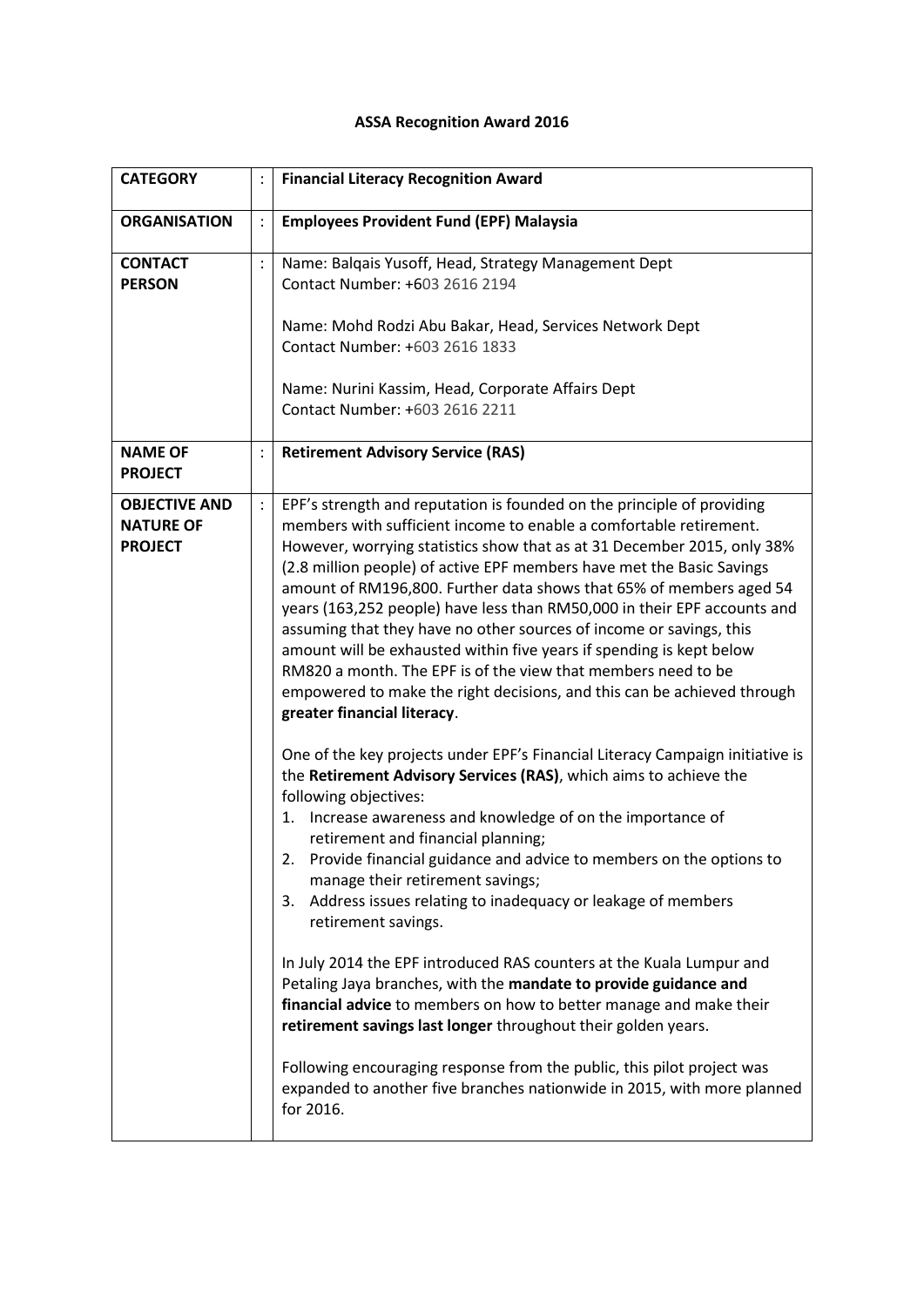| <b>WHY IT SHOULD</b> | $\vdots$       | The RAS mandate is to provide free financial advice and guidance to<br>1.                                                                     |
|----------------------|----------------|-----------------------------------------------------------------------------------------------------------------------------------------------|
| <b>BE RECOGNISED</b> |                | members on how to better manage and make their retirement                                                                                     |
|                      |                | savings last longer throughout their golden years. This is to in line                                                                         |
|                      |                | with empowering members to make informed decisions about their                                                                                |
|                      |                | EPF retirement savings pre- or post-retirement.                                                                                               |
|                      |                | RAS is available to all EPF members, regardless of age, race, religion<br>2.                                                                  |
|                      |                | or income level.                                                                                                                              |
|                      |                | RAS does not recommend or promote any third party investment<br>3.                                                                            |
|                      |                | products or services.                                                                                                                         |
|                      |                | RAS officers are trained in the areas of Basic Financial and Retirement<br>4.                                                                 |
|                      |                | Planning, and are certified as a Registered Financial Planner with the                                                                        |
|                      |                | Malaysian Financial Planning Council (www.mpfc.org.my).                                                                                       |
|                      |                | Malaysia is the second nation after South Korea and the first in<br>5.                                                                        |
|                      |                | ASEAN whose retirement savings fund organisation offers retirement                                                                            |
|                      |                | advisory services.                                                                                                                            |
|                      |                | More than 14,000 members have visited the RAS counters as at 31<br>6.                                                                         |
|                      |                | May 2016, and with an overall satisfaction rating of 99%.                                                                                     |
| <b>SUMMARY OF</b>    | $\ddot{\cdot}$ | The EPF believes that the savings behaviour of Malaysians can be                                                                              |
| THE PROJECT          |                | improved via education, and carries out various campaigns as well as                                                                          |
|                      |                | initiatives to nurture greater financial literacy among our members. This                                                                     |
|                      |                | includes the Retirement Advisory Service (RAS), which is aimed at                                                                             |
|                      |                | enhancing the level of financial literacy among EPF members, especially                                                                       |
|                      |                | those who are nearing retirement age, or who have already retired but still                                                                   |
|                      |                | have savings in the EPF.                                                                                                                      |
|                      |                |                                                                                                                                               |
|                      |                | RAS officers are highly trained in the areas of basic financial and                                                                           |
|                      |                | retirement planning and are required to undergo the Registered Financial                                                                      |
|                      |                | Planner programme, run by the Malaysia Financial Planning Council and                                                                         |
|                      |                | which includes job attachments with other registered advisory agencies in                                                                     |
|                      |                | the country. RAS officers are able to provide advisory services in the areas<br>of:                                                           |
|                      |                |                                                                                                                                               |
|                      |                | Pre-Retirement Planning<br><b>Post-Retirement Planning</b>                                                                                    |
|                      |                | <b>Current Retirement Savings</b>                                                                                                             |
|                      |                | Retirement Capital Sum                                                                                                                        |
|                      |                | <b>Retirement Gap</b><br>٠                                                                                                                    |
|                      |                |                                                                                                                                               |
|                      |                | In addition and where applicable, RAS officers are well-versed in other EPF                                                                   |
|                      |                | savings schemes such as EPF Members' Investment Scheme (through Unit                                                                          |
|                      |                | Trust), voluntary contributions, contributions above the statutory rates                                                                      |
|                      |                | and the government initiative 1Malaysia Retirement Savings Scheme                                                                             |
|                      |                | $(SP1M)$ .                                                                                                                                    |
|                      |                |                                                                                                                                               |
|                      |                | The expansion of RAS has been embedded within the EPF's 5 Year                                                                                |
|                      |                | Rolling Plan 2016-2020, as it is expected to significantly transform EPF's<br>business and operating model to one with emphasis on retirement |
|                      |                | planning from the currently more transactional-based model.                                                                                   |
|                      |                |                                                                                                                                               |
|                      |                |                                                                                                                                               |